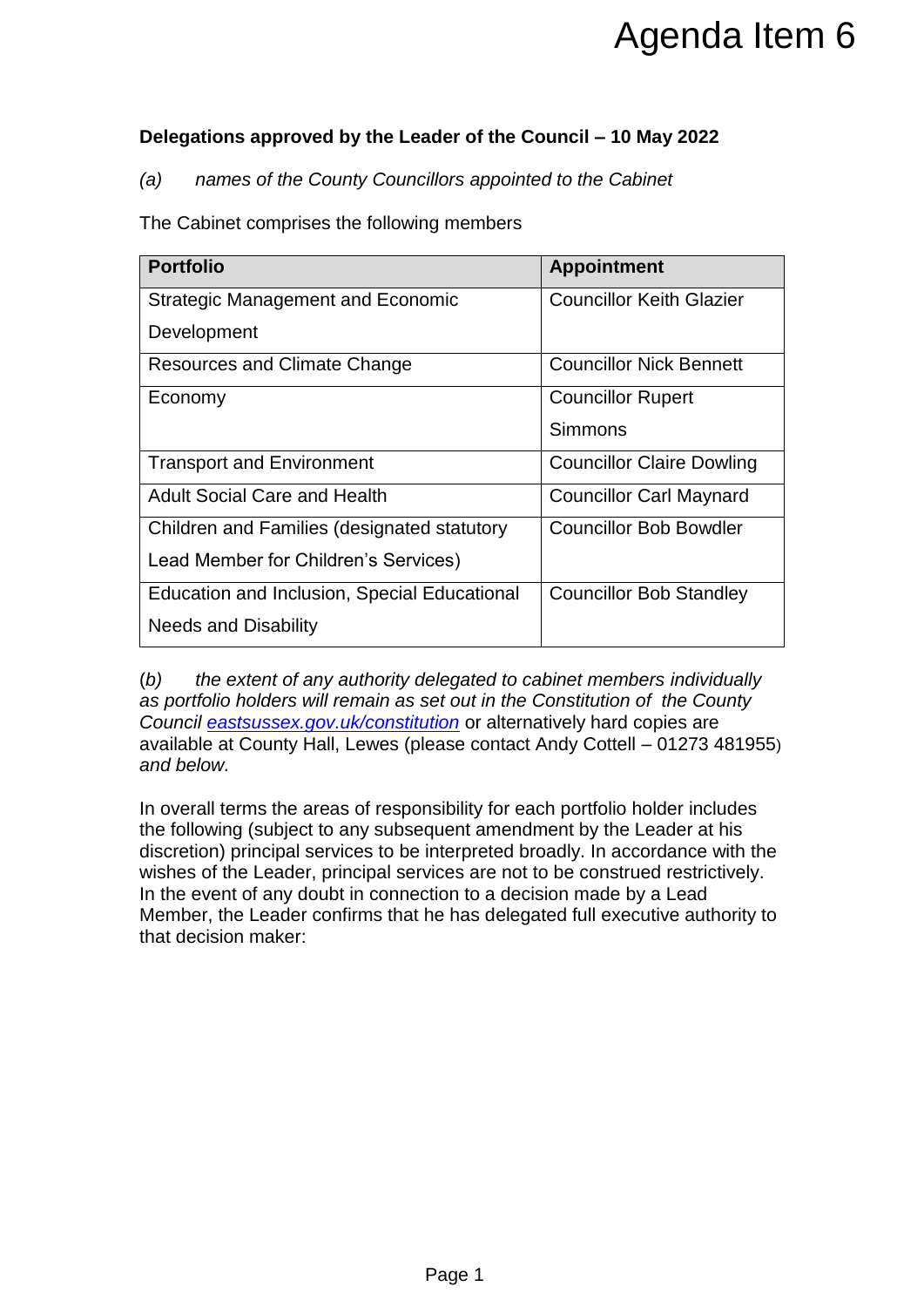| <b>Portfolio</b>                                           | <b>Scope</b>                                                                                                                                                                                                                                                                                                                                                                                                                                                                  |
|------------------------------------------------------------|-------------------------------------------------------------------------------------------------------------------------------------------------------------------------------------------------------------------------------------------------------------------------------------------------------------------------------------------------------------------------------------------------------------------------------------------------------------------------------|
| <b>Strategic Management</b><br>and Economic<br>Development | Chairing and managing the executive and<br>its work<br>Any executive function including overall<br>strategy and policy for the Council<br>Principal service area responsibilities:<br>Communications<br><b>Local Enterprise Partnership</b><br><b>Policy and Performance</b><br>Health and Social Care Integration/Health<br>and Wellbeing Board<br><b>Equalities</b><br>South East Seven Partnership<br><b>Transport for South East (SNTB)</b><br><b>Democratic Services</b> |
|                                                            | all ancillary activities                                                                                                                                                                                                                                                                                                                                                                                                                                                      |
| <b>Resources and Climate</b><br>Change                     | Any executive function including strategy<br>and policy for all corporate resources<br>matters<br>Principal service area responsibilities:<br>$\bullet$<br><b>Financial Management</b><br>Property asset management<br>Risk management<br>Procurement<br>Internal audit<br><b>ICT</b><br><b>Personnel and Training</b><br>Legal<br>Orbis<br><b>Coroner services</b><br>Council lead on Climate Change<br>all ancillary activities                                             |
| Economy                                                    | Any executive function including strategy<br>and policy for all economic development<br>and regeneration and all ancillary<br>activities<br>Principal service area responsibilities<br><b>Economic Development</b><br>Culture<br>Skills (shared with Education)<br>all ancillary activities<br><b>Trading Standards</b>                                                                                                                                                       |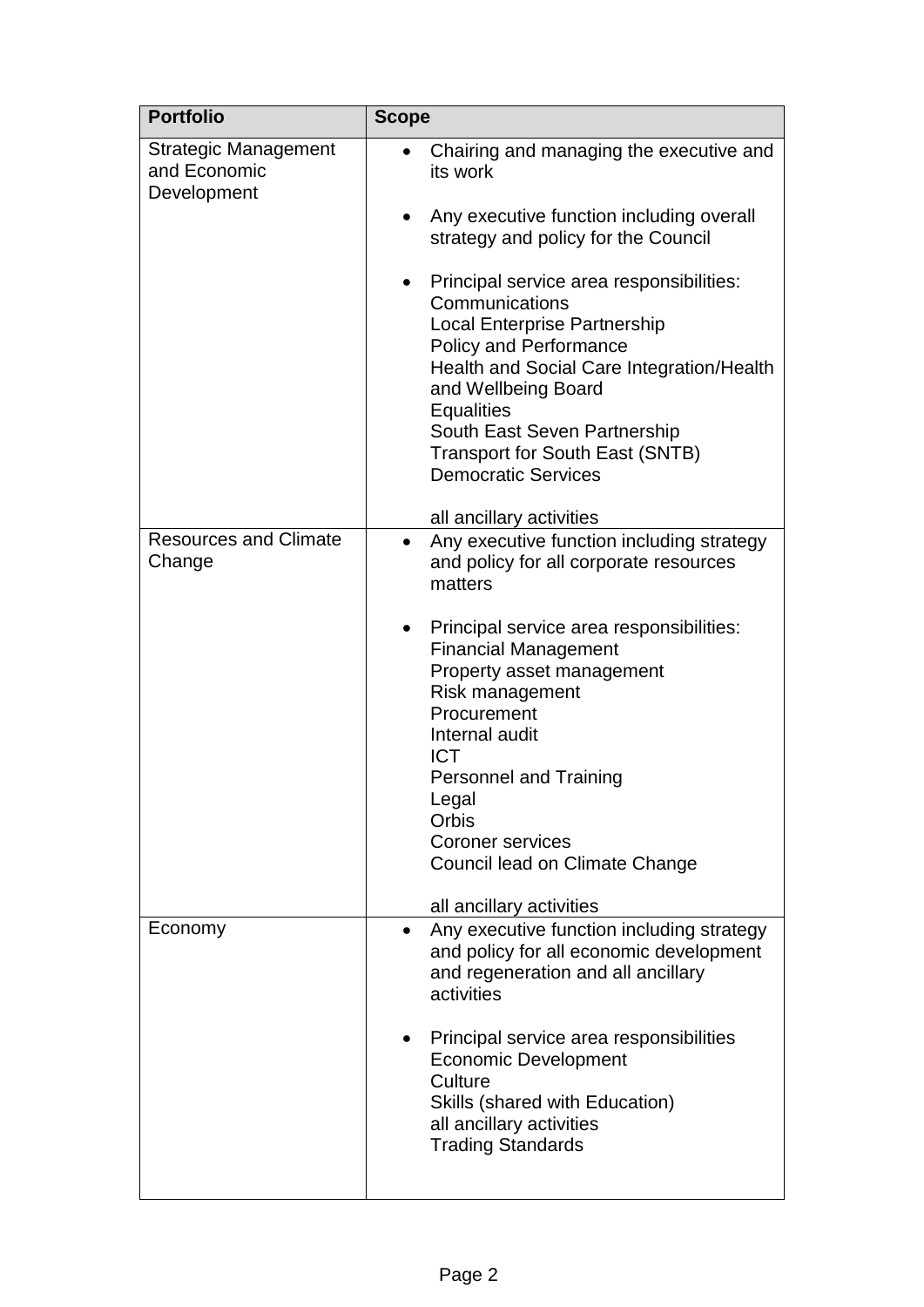| Transport and<br>Environment           | Any executive function including strategy<br>and policy for all Transport and<br><b>Environmental matters</b>                                                                                                                                                                                                                                                                                   |
|----------------------------------------|-------------------------------------------------------------------------------------------------------------------------------------------------------------------------------------------------------------------------------------------------------------------------------------------------------------------------------------------------------------------------------------------------|
|                                        | Principal service area responsibilities:<br><b>Operational services</b><br>Planning and developmental control<br><b>Transport strategy</b><br>Archives and records<br><b>Customer Services</b><br><b>Emergency Planning</b><br><b>Gypsies and travellers</b><br>Libraries<br><b>Registration Services</b><br><b>Road Safety</b><br>Environmental and waste strategy<br>all ancillary activities |
| <b>Adult Social Care and</b><br>Health | Any executive function including strategy<br>٠<br>and policy for all Adult Social Care and<br><b>Public Health matters</b>                                                                                                                                                                                                                                                                      |
|                                        | Principal service area responsibilities:<br>Services for vulnerable adults including<br>older people, learning disability, physical<br>disability, mental health, public health and<br>all ancillary activities<br><b>Community Safety</b><br><b>Voluntary Sector</b>                                                                                                                           |
| <b>Children and Families</b>           | Any executive function including overall<br>$\bullet$<br>strategy and policy for all Children's<br>Services (social care) matters                                                                                                                                                                                                                                                               |
|                                        | Principal service area responsibilities:<br>Child protection and family support<br>Fostering and adoption for children<br>Residential care for children<br>Other aspects of social care for children<br>Youth justice<br>Youth service<br>all ancillary activities                                                                                                                              |